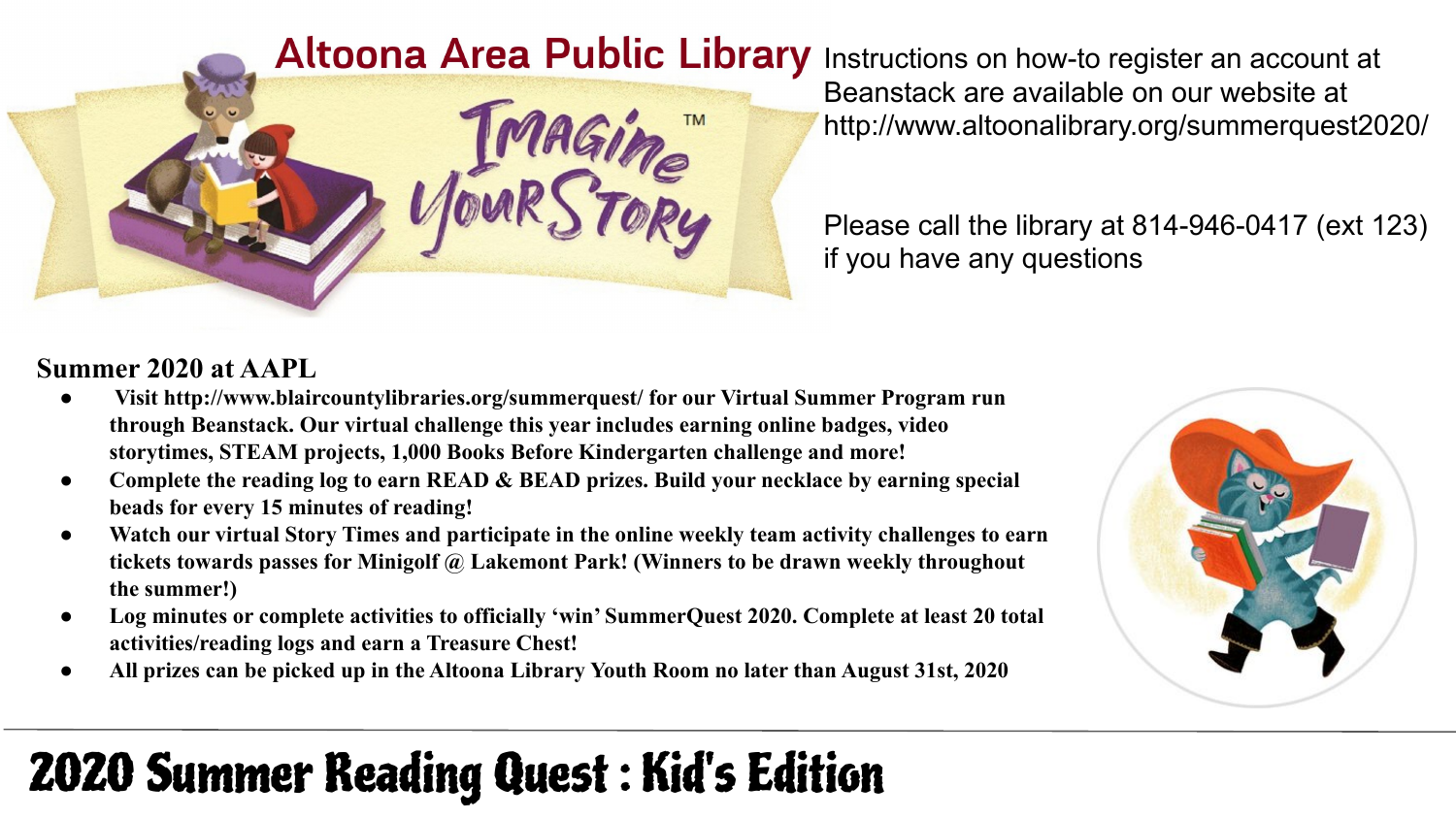## Imagine Your Story Summer Reading Log

Complete your paper reading log by coloring in 1 dragon egg for every 15 minutes that you read!

Turn in your completed log to receive your Read & Bead rewards! 15 Minutes Read = 1 solid color bead

Keep or Trade in your solid color beads to receive unique beads!







When you reach: 1 HR read = Unlock Glitter/Sparkle Beads 2 HRs read = Unlock Shaped Beads 3 HRs read = Unlock UV/Metallic Beads 4 HRs read = Unlock Animal/Alphabet Beads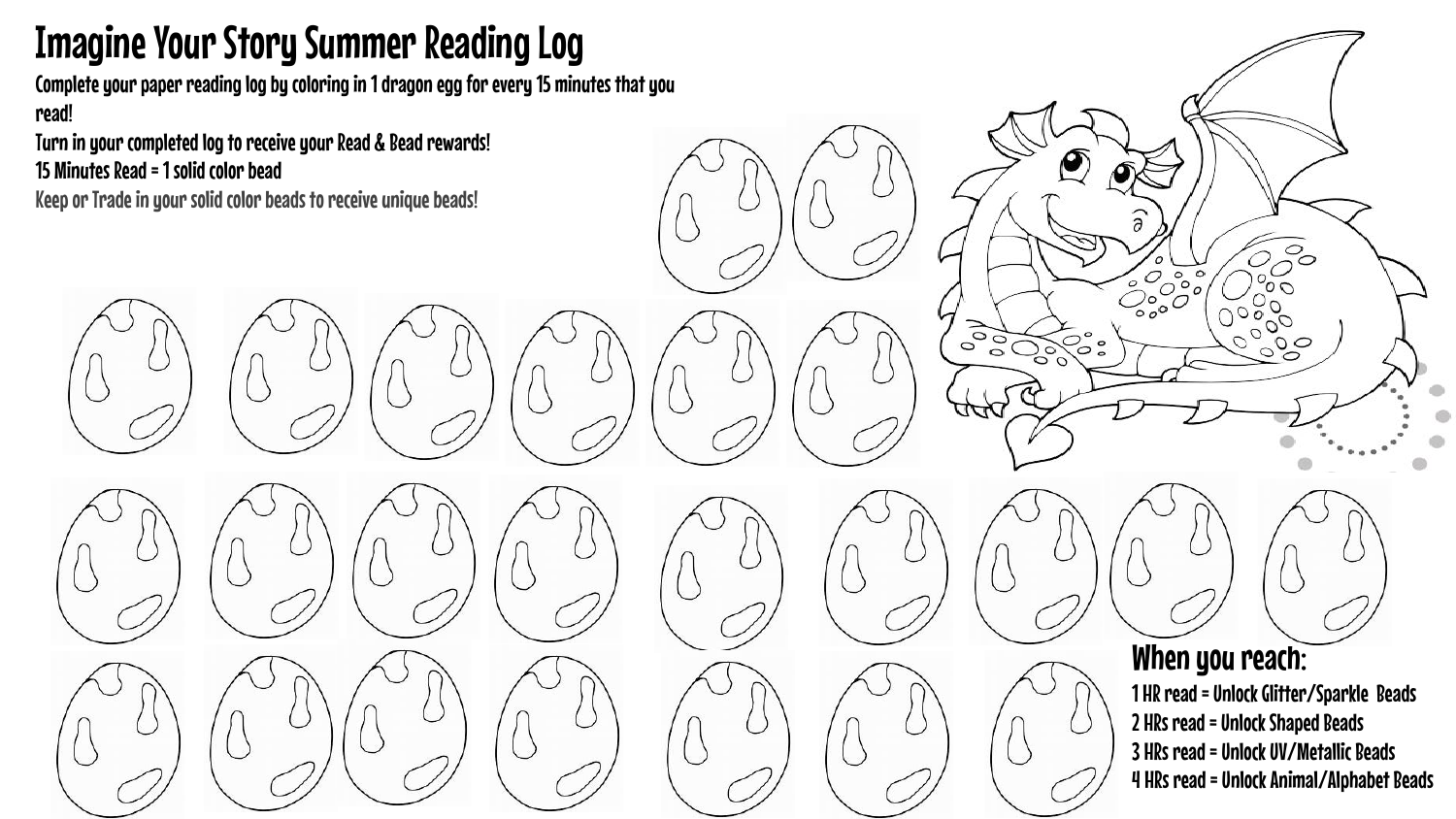### Activity Challenges: Once you have completed each challenge, color in the icon next to it!



Watch a virtual Story Time video (available on Beanstack!)



Participate in a weekly team challenge (available on Beanstack)



Write a short story



Watch something new



Visit a Farmer's Market



Visit an ocean/lake/stream or pond



Write a new ending to your favorite story

Play a new game



Complete a total of 20 activity challenges and/or reading logs to receive your Treasure Chest!

Treasure Chests can be picked up in the Altoona Library Youth Room between Aug. 8th & Aug. 31st, 2020!